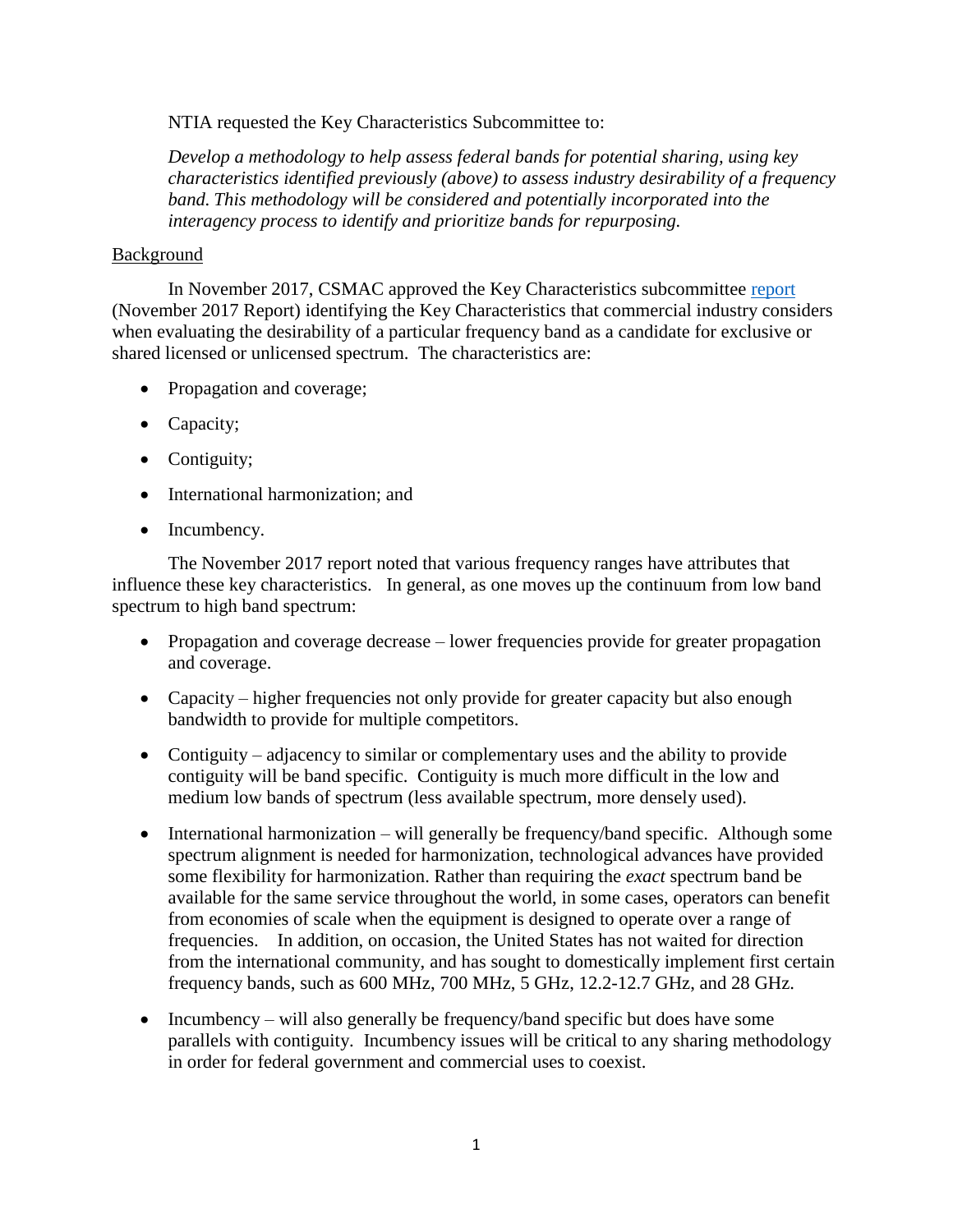The November 2017 report also reached the conclusion that no single spectrum band will meet every requirement for a particular use, given the diversity of industry requirements and use cases. It also concluded that the relative priority for each of these characteristics is likely to vary based on industry and even on use cases within a single industry. For example, satellite operators have different spectrum priorities, depending on the type of service they provide, whether they wholesale to other communications providers or provide service directly to consumers, and whether the service would be fixed or mobile. For terrestrial wireless operators, relative interest in one spectrum band versus another is not only related to which use cases an operator intends to pursue, it is also related to its current spectrum holdings.

While advances in technology and probable use cases provide the foundation for evaluating particular bands, as technology and demand change so too will interest in a particular spectrum band. As an example, a few years ago, terrestrial operators had little interest in millimeter wave spectrum and how to integrate it into LTE networks. That has changed with advances in technology – both at the radio edge and in the network core. As a result, terrestrial mobile operators will launch commercial service this year in millimeter wave frequencies, which to date had been used primarily by global broadband satellite systems. Also of note is that as broadcasters moved from analog to digital broadcasting, they valued UHF spectrum more than VHF spectrum due to the improved performance for mobile services at the higher frequencies and the sensitivity of digital broadcasts to the increased noise floor in the VHF spectrum.

## Recommendation 1:

 $\overline{\phantom{a}}$ 

Given the lack of a homogenous "industry" interested in offering the same or similar spectrum-based services, the subcommittee determined that it would be quite difficult, if not impossible to develop a strict methodology or a "matrix" that some have suggested to identify with great accuracy specific federal government frequencies most promising for sharing.<sup>1</sup> However, even though it is not possible to recommend a specific one-size-fits-all methodology, we believe NTIA can inform its decisions by mapping the frequencies in the various bands in accordance with these characteristics.

*Mapping Key Characteristics:* we recommend that NTIA approach the question by using the map of the key characteristics that CSMAC identified previously to assess industry desirability of a frequency band against the attributes of the various frequencies bands.

 **Low frequency bands (below 1 GHz)** – propagation and coverage is the key characteristic of the band. Finding enough bandwidth and contiguity will be challenging. Here NTIA's methodology should start with contiguity – like services or fairly easy relocation of dissimilar services. Note: it is unlikely that the federal government will have much, if anything, to consider in this range of frequencies.

<sup>&</sup>lt;sup>1</sup> The original committee assignment was to identify what commercial industry considers as the key characteristics in evaluating the desirability of a particular frequency band for *both* shared and exclusive use. Key characteristics would be similar for both types of use, with the possible exception of incumbency and contiguity (at least as defined above – like or similar services). The type and the contiguity of incumbent operations will affect how well parties can share and the rules required to ensure coexistence and mitigate interference. For example, an aeronautical mobile incumbent use is extremely difficult to share with other uses – while it would be simpler to design a sharing etiquette with a relatively fixed service in an isolated geographic area.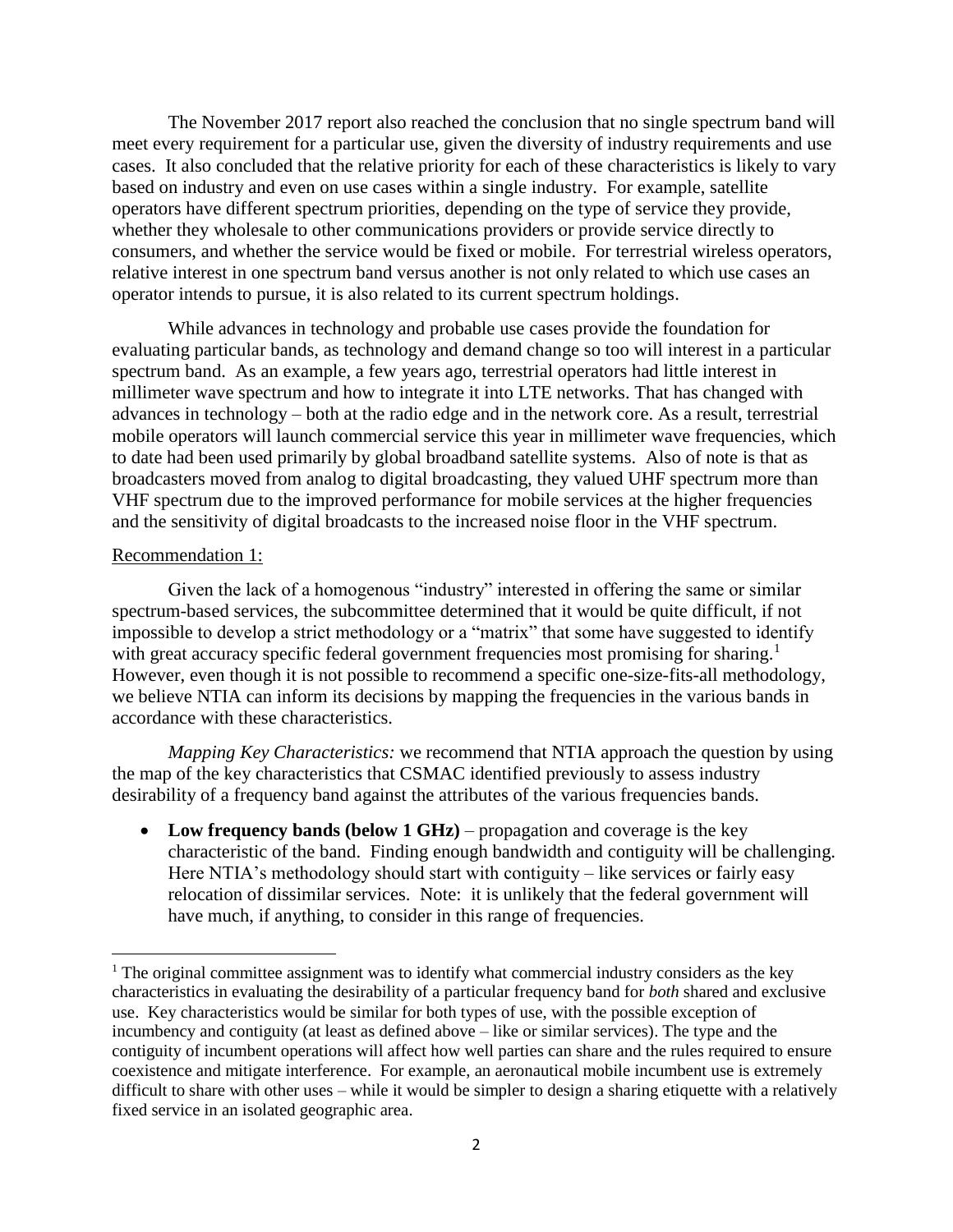- **Medium-low (1-3 GHz)** propagation and coverage are good. Also, propagation characteristics in this range make it well suited for a variety of sharing techniques. There likely is an opportunity for larger bandwidths and greater capacity with contiguity to existing commercial operations. As such, contiguity and incumbency are likely the most important key characteristics, particularly in a sharing environment. Bandwidth will follow in importance.
- **Medium (3-6 GHz)** propagation and coverage are better than higher bands, but not as good as low and medium-low bands. There may be opportunities for greater bandwidth. As with medium-low, NTIA's methodology in examining medium spectrum should start with contiguity and incumbency. It should be followed by bandwidth.
- Medium-high band and high band (>6 GHz) We've combined the medium-high and high band frequencies because propagation and coverage are less of a concern and capacity becomes the most important trait. The NTIA's procedure should ensure that there is adequate bandwidth (including for multiple competitors), followed by contiguity and incumbency. For many services in this band, such as satellite services, international harmonization is very important.

A series of questions (or maybe a decision tree) could be informative and lend itself to relocation or sharing options. As shown below, these questions could be asked in the order below for each spectrum band to drive some prioritization of spectrum bands under consideration:

- What is the frequency range?
	- o Low (ask the same questions for each frequency range, medium-low, medium, and medium-high and high band, but with reference to specific priority of the key characteristics for each band, as noted in the descriptions above. For example, in medium-low spectrum, we suggest that contiguity and incumbency are the most important factors, followed by bandwidth.)
		- Is it contiguous with existing commercial services?
		- How much spectrum would be available?
		- How much contiguous spectrum would be available?
		- What type of incumbent use?
			- Can incumbent use be relocated to comparable spectrum?
			- If it cannot be relocated, does the incumbent use readily allow for sharing (difficult sharing would be aeronautical mobile for example versus simpler sharing of a fixed service in an isolated area)?
			- What is the future usage for the incumbent (static or growing)?
		- Is the band identified internationally for commercial services?

In general, a good band to study would be one that contains a significant amount of spectrum (what constitutes "significant" will vary based on the frequency range and will increase as the frequency range increases), is contiguous to commercial services, is either totally or partially globally harmonized, and has static federal use that can be relocated. Even if incumbents cannot be relocated, given the other positive features, it would be worth exploring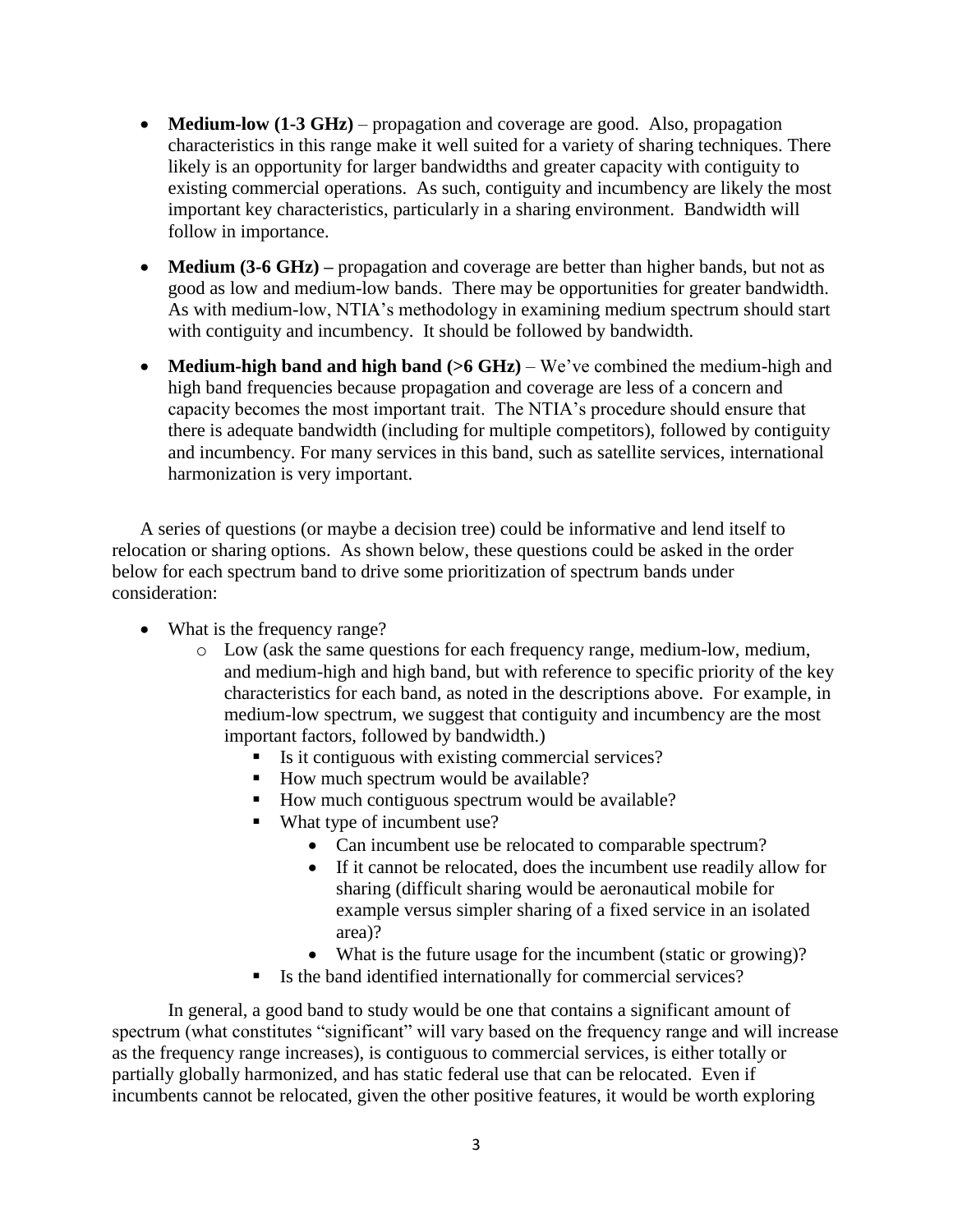different sharing methods. However, given the reality of different business models across and within industries, and the likelihood of finding this perfect match, CSMAC recommends that NTIA adopt general guidelines for assessing federal bands for potential sharing, using key characteristics identified above to assess industry desirability of a frequency band. These general guidelines are presented in the following table.

|                             | <b>Band</b>             |                   |             |             |
|-----------------------------|-------------------------|-------------------|-------------|-------------|
|                             | Low                     | Medium low Medium |             | <b>High</b> |
| <b>Key Characteristics</b>  | (<1 GHz)                | $(1-3 GHz)$       | $(3-6 GHz)$ | $>6$ GHz)   |
| Propagation and coverage    |                         |                   |             |             |
| Capacity                    |                         |                   |             |             |
| Contiguity                  |                         |                   |             |             |
| International harmonization | Generally band specific |                   |             | satellite   |
| Incumbency                  |                         |                   |             |             |

| <b>Relative Importance</b> | Key |  |
|----------------------------|-----|--|
| High                       |     |  |
| <b>Medium</b>              |     |  |
| Low                        |     |  |

## Recommendation 2:

The subcommittee recommends that NTIA develop and maintain a written "technology radar" for commercial wireless technologies that are most likely to need access to federal spectrum. Many organizations maintain technology radars in a variety of contexts to feed into strategic planning. On a periodic basis, NTIA should conduct a spectrum technology assessment with vendors providing technology to the market. The goal of the technology assessment is to inform NTIA with respect to changing or advancing silicon and/or radio capabilities servicing the commercial sector.

Various forms of technology radar presentations are readily available on the web, but generally consist of a circle, with technologies near the center ready for market, and technologies near the edge in a longer development cycle. The circle could be divided in pie slices to represent different types of technologies, and often these similar types are color coded. As a result, the output is quite literally one page. Additional text can accompany the chart, but only to the extent NTIA finds additional text helpful and useful.

NTIA should focus on collecting information that is in the public domain, as opposed to proprietary data, and should choose methods of receiving information – perhaps something as simple as an interview – that is efficient and enables NTIA to understand vendors' views of future wireless technology. Examples of information in the public domain include standards organization work and company press releases highlighting new developments. In addition,